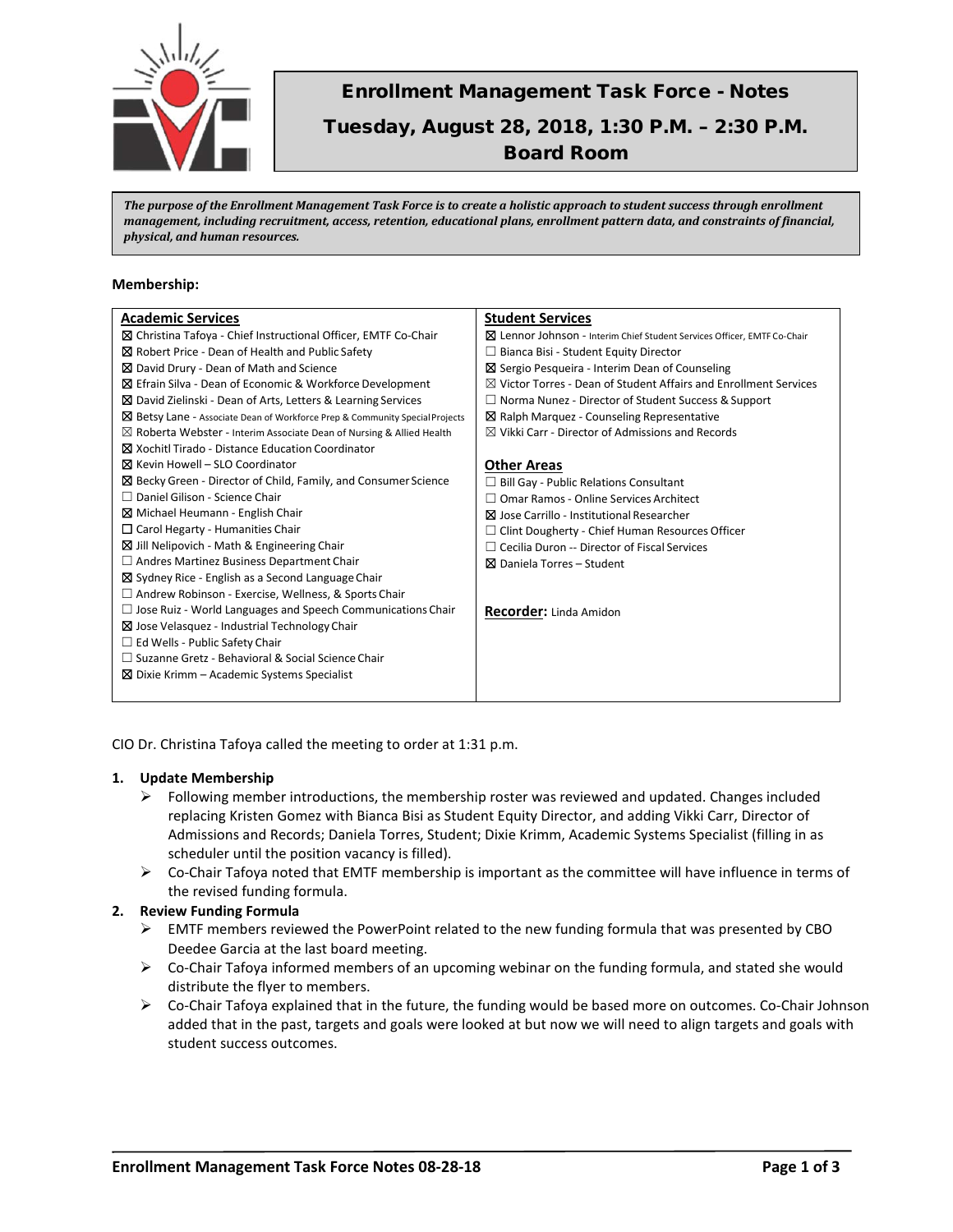- $\triangleright$  Co-Chair Tafoya queried members regarding whether EMTF should serve as a validator due to the change in the funding formula. She explained the college is currently unable to validate factors as the state has not shared all the data upon which funding for this year was based.
- $\triangleright$  Co-Chair Tafoya envisions EMTF (1) as a working group to help validate factors for IVC. She explained the actual work would be performed by an individual but the work would go through the EMTF, and (2) would play a role in determining the constituency that would examine this information. To that end, she suggested that since the funding formula might impact the EMTF scope of work, EMTF needs to decide whether the EMTF scope and AP 3260-Enrollment Management Plan should be updated.
- $\triangleright$  Co-Chair Johnson pointed out the connection between the various factors: If our FTES goes down, this has a direct impact on equity, and a direct impact on student success. He cited the need to have a comprehensive enrollment management plan to address all those factors.
- $\triangleright$  Discussion:
	- Suggestion was made that it makes sense for EMTF to serve in the role of validator.
	- Inquiry was made regarding what the process would be to validate factors. Co-Chair Tafoya indicated that EMTF would decide that process.
	- Suggestion was made that there could be financial aid impacts.
	- Co-Chair Johnson sees EMTF focusing more on the student success factor.
- **3. Review Enrollment Management Task Force purpose/scope of work**
	- **a. Discussion on whether AP 3260 – Enrollment Management Plan needs revision**
		- Co-Chair Johnson stated that the college is not following the enrollment management plan in developing the schedule.
		- Dean Drury stated that previously an annual schedule was developed a year in advance, but since the enrollment management training provided by consultant Pam Deegan the college has moved away from that process. He thinks it's important to go back to an annual schedule. He related the problem with using the annual schedule for student advisement when changes to the schedule are inevitable, which creates frustration for students and counselors.
		- Co-Chair Johnson explained that counseling plans two to three years out, which is in line with the guided pathways framework. Because of this there must be some degree of predictability on the courses offered the next two to three years. He realizes there are some courses that are subject to change due to low enrollment, and while 90% of the courses scheduled are maintained as originally scheduled the 10% of courses that are changed must be addressed. He proposed that EMTF could, as its scope of work, make it a priority to plan courses as far out as possible. He suggested starting out with a schedule that goes out a year and a half with 95% accuracy and in a year work up to a two-year schedule with 95% accuracy.
		- Dean Silva pointed out the issue that could be created with students having access to an annual schedule and developing their educational plan without counselor input. In response, Co-Chair Johnson explained that counseling's strategic plan is to address direct contact between student and counselor in the first year.
		- Co-Chair Johnson stated that comprehensive education plan data could be reviewed as instruction is developing the schedule. Dean Drury noted that while faculty has access to DegreeWorks the data is unreliable as many students don't adhere to their IEP, but he expressed confidence the data would get better as the college moves to guided pathways and more students have IEPs.
		- The need for communication between instruction and counseling was identified as extremely important and EMTF could address ways to improve this communication.
		- Co-Chair Johnson identified the student success factor as a focus of EMTF, but student success is not mentioned in the Enrollment Management Plan.
		- Following discussion, the purpose statement on the agenda was revised to read, "The purpose of the Enrollment Management Task Force is to create a holistic approach to *student success through* enrollment management, including recruitment, access, retention, educational plans, enrollment pattern data, and constraints of financial, physical, and human resources."
		- DE Coordinator Tirado identified the need to also revise AP 3260 Enrollment Management Plan to reflect this change.
		- Recommended revisions to AP 3260 will be made and will be revisited at the next meeting or sent to members for review via email.